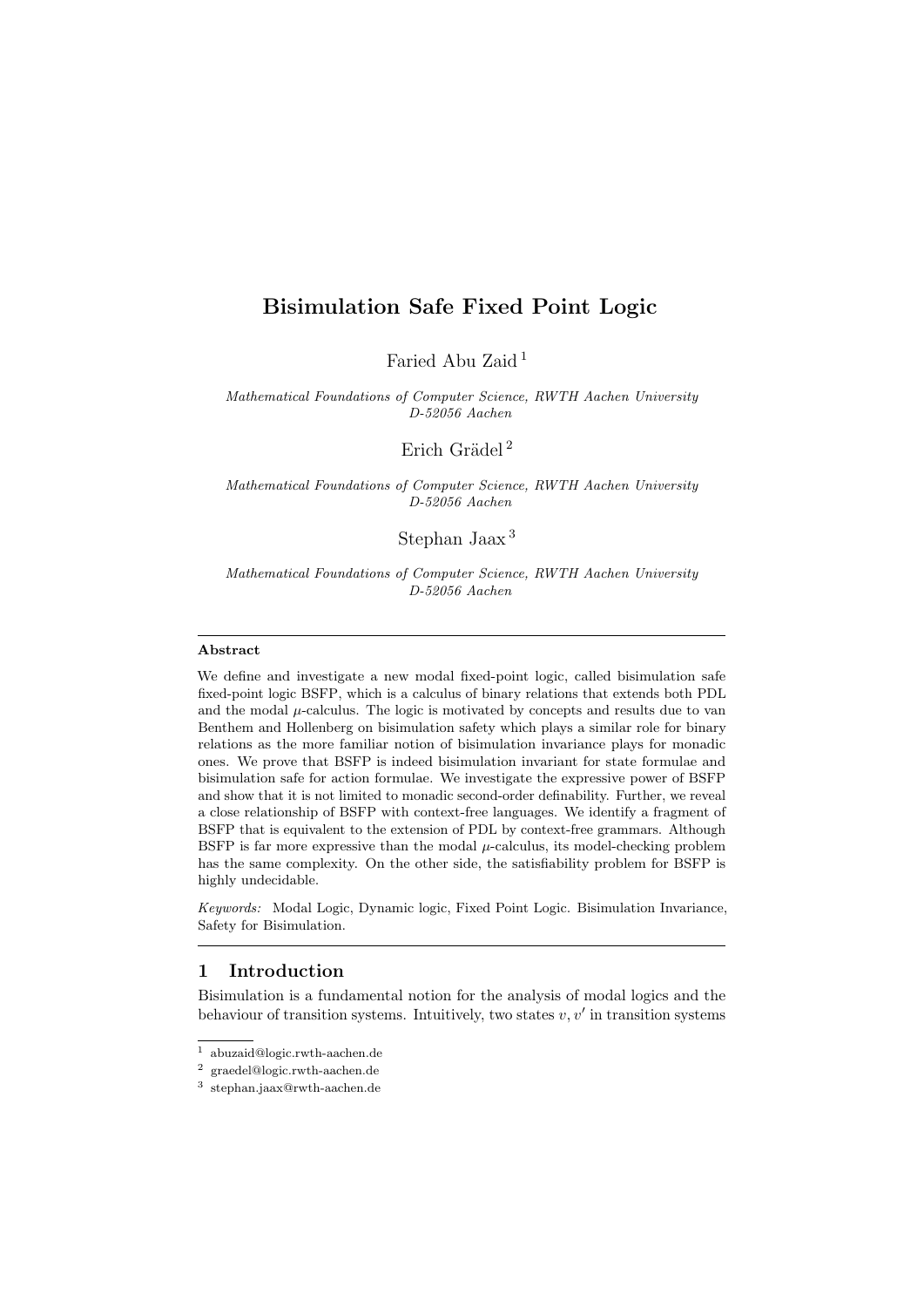### 2 Bisimulation Safe Fixed Point Logic

 $\mathcal{T}, \mathcal{T}'$  are bisimilar if the set of possible traces from these states are equivalent in a strong sense. Bisimilar states must share the same local properties and any transition from v to w in  $T$  must have a transition of the same kind from v' to  $w'$  in  $\mathcal{T}'$  (and vice versa) such that w and w' are again bisimilar.

Modal logics are invariant under bisimulation. This means that for any pair of bisimilar nodes  $v \in \mathcal{T}$  and  $v' \in \mathcal{T}'$ , and for any modal formula  $\psi$  we have that  $\mathcal{T}, v \models \psi$  if, and only if  $\mathcal{T}', v' \models \psi$ . This bisimulation invariance holds not only for the basic propositional modal logic ML, but also for the extensions to stronger logics used in program analysis and verification such as the computation tree logics CTL, CTL<sup>∗</sup> , the propositional dynamic logic PDL, and fixed-point logics such as the modal  $\mu$ -calculus  $L_{\mu}$  and the modal iteration calculus MIC [\[3\]](#page-14-0). Since every pointed transition system  $\mathcal{T}, v$  can be unraveled from v to a tree  $\mathcal{T}^*$ with root v, such that  $\mathcal{T}, v \sim \mathcal{T}^*$ , v it follows that every bisimulation-invariant logic has the tree model property: every satisfiable formula is true at the root of a tree model. The tree model property is also algorithmically very important since it paves the way to the use of automata-based methods for satisfiability testing.

The relationship between modal logic and bisimulation can in fact be taken an important step further to model-theoretic characterization theorems. It is a classical result by van Benthem [\[12\]](#page-14-1) that modal logic is precisely the bisimulationinvariant fragment of first-order logic. This means that an arbitrary first-order formula  $\varphi(x)$  (in a vocabulary of unary and binary relations) is invariant under bisimulation if, and only if, it is equivalent to a formula of ML. An important counterpart of van Benthem's characterization is the Theorem by Janin and Walukiewicz  $[10]$  saying that, in precisely the same sense, the modal  $\mu$ -calculus  $L_{\mu}$  is the bisimulation-invariant fragment of monadic second-order logic MSO. For more details, including characterizations theorems for several other variants of bisimulations we refer to the survey [\[5\]](#page-14-3) and the references there.

In this paper we study a related notion, called bisimulation safety, that has been introduced by van Benthem (see [\[13](#page-14-4)[,9\]](#page-14-5)). To motivate this notion, we have a closer look at the propositional dynamic logic PDL [\[7\]](#page-14-6). Recall that PDL is a logic with a two-sorted syntax that distinguishes between state formulae and programs, defined by the mutual induction

$$
\varphi ::= P | \varphi \vee \varphi | \neg \varphi | \langle \alpha \rangle \varphi
$$

$$
\alpha ::= E | \varphi? | \alpha \cup \alpha | \alpha; \alpha | \alpha^*
$$

In a given transition system  $\mathcal T$  over a set of states V, a state formula  $\varphi$ defines a set of states,  $[\![\varphi]\!]^{\mathcal{T}} = \{v : \mathcal{T}, v \models \varphi\} \subseteq V$ , whereas a PDL-program  $\alpha$ defines a set of transitions, i.e. a binary relation  $\llbracket \alpha \rrbracket^{\mathcal{T}} \subseteq V \times V$ . State formulae and programs are linked in one direction by using programs as modalities to form state formulae  $\langle \alpha \rangle \varphi$ , saying that there is a transition in  $\alpha$  leading to a new state w at which  $\varphi$  holds, and in he other direction by the possibility to form test programs  $\varphi$ ? defining transitions  $(v, v)$  at states where  $\varphi$  holds.

When one says that PDL can be embedded into the modal  $\mu$ -calculus  $L_{\mu}$  and that PDL is bisimulation-invariant, one just considers the state formulae. The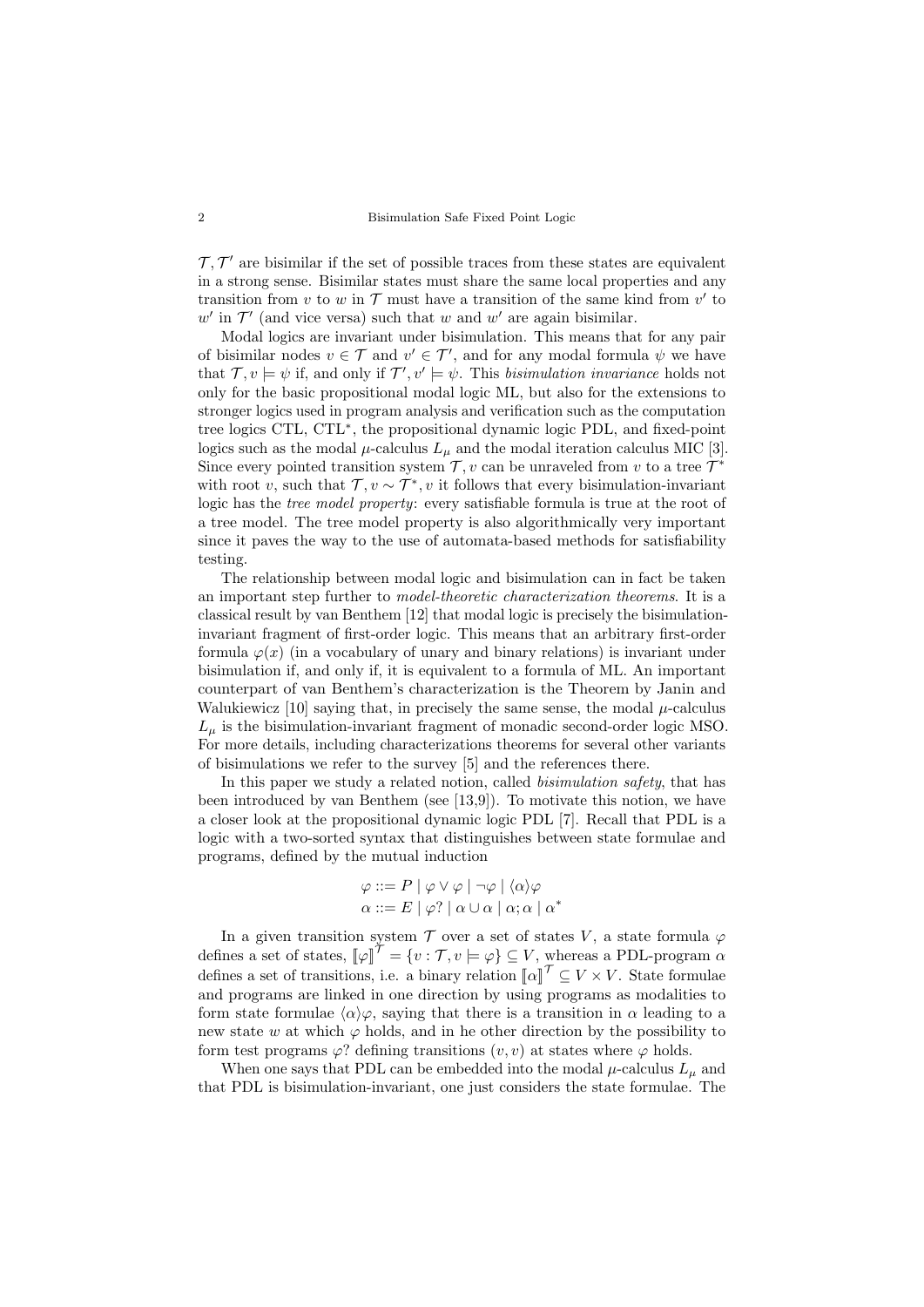PDL-programs have no direct counterpart in  $L_{\mu}$  for the trivial reason that  $L_{\mu}$  is a logic of state formulae only and the extension of any  $L<sub>u</sub>$  formula is a set of states rather than a set of transitions. Thus, the notion of bisimulation invariance applies to state formulae only, not to programs. However PDL-programs are bisimulation-safe in the sense that they do not destroy bisimulations.

**Definition 1.1** A binary global relation  $\varphi$  that associates with every transition system  $\mathcal{T}$  (of a fixed vocabulary  $\tau$ ) a set of transitions  $[\![\varphi]\!]^{\mathcal{T}}$  is safe for<br>highlations if grow biginulation Z between two transition gystems  $\mathcal{T}$  and  $\mathcal{T}'$ bisimulations if every bisimulation Z between two transition systems  $\mathcal T$  and  $\mathcal T'$ is also a bisimulation between the expansions  $(\mathcal{T}, \llbracket \varphi \rrbracket^{\mathcal{T}})$  and  $(\mathcal{T}', \llbracket \varphi \rrbracket^{\mathcal{T}'})$ .

Typical bisimulation safe operations are the union and composition of two binary relations whereas intersection and complementation are unsafe for bisimulation. In the same sense as ML is the bisimulation-invariant fragment of first-order logic, van Benthem [\[13\]](#page-14-4) also proved a similar correspondence between the bisimulation-safe fragment of first-order logic and the class of PDLprograms that do not contain the Kleene star: A first-order formula  $\varphi(x, y)$  is bisimulation-safe if, and only if it is equivalent to some ∗-free PDL-program.

This result, together with the Janin-Walukiewicz Theorem raises the following questions.

- (1) Can one characterize in a similar way the bisimulation-safe fragment of monadic second-order logic?
- (2) Is there an embedding of full PDL (state formulae and programs) into a natural fixed-point logic L that is not only bisimulation-invariant for state formulae but also bisimulation-safe for action formulae?

To the first question, an answer has been given by Marco Hollenberg [\[9\]](#page-14-5) who considered so-called  $\mu$ -programs. These can be defined by applying the program constructions of PDL not just to state formulae of PDL but to formulae of the modal  $\mu$ -calculus. As for PDL, one can define  $\mu$ -formulae and  $\mu$ -programs by a mutual induction

$$
\varphi ::= P \mid X \mid \varphi \lor \varphi \mid \neg \varphi \mid \langle \alpha \rangle \varphi \mid \mu X. \varphi
$$

$$
\alpha ::= E \mid \varphi? \mid \alpha \cup \alpha \mid \alpha; \alpha \mid \alpha^*
$$

It is not difficult to see that  $\mu$ -formulae (defined in this slightly nonstandard way) are bisimuation-invariant,  $\mu$ -programs are bisimulation-safe and that this definition does not take us outside of monadic second-order logic. In particular, this way of defining  $\mu$ -formulae is equivalent to the standard definition of the  $\mu$ -calculus which does not refer to  $\mu$ -programs at all. The main result of Hollenberg says that  $\mu$ -programs coincide with the bisimulation-safe fragment of monadic second-order logic [\[9,](#page-14-5) Corollary 3.5.5]: An MSO-formula  $\varphi(x, y)$  is safe for bisimulations if, and only if, it is equivalent to a  $\mu$ -program.

It should be noted that the only enrichment of  $\mu$ -programs with respect to PDL-programs concerns the application of test-instructions  $\varphi$ ? which now refer to  $\mu$ -formulae rather that just PDL-formulae. The iteration mechanism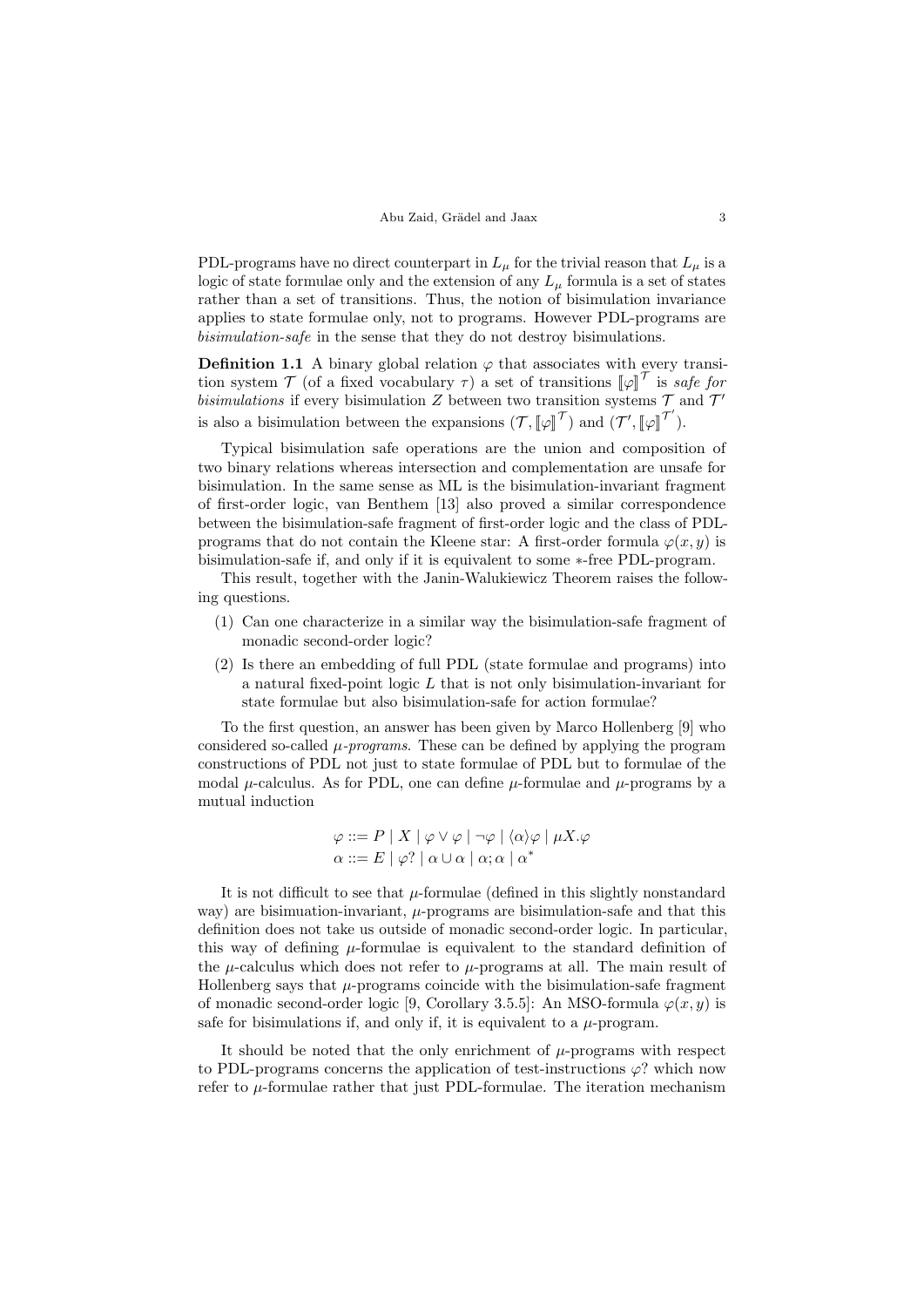of  $\mu$ -programs, however, remains limited to the Kleene star; in particular  $\mu$ programs do not have a full least (or greatest) fixed-point mechanism for sets of transitions.

In this paper, we shall address the second question and define a modal fixed-point logic for defining sets of transitions, which we call bisimulationsafe fixed-point logic BSFP. We shall analyse its expressive power and its model-theoretic and algorithmic properties. In particular we shall prove that BSFP is indeed safe for bisimulations whereas previously known extensions of the modal  $\mu$ -calculus either remain limited to monadic fixed-points or are not bisimulation-safe. In particular, this is the case for the binary fragment of the least fixed point logic LFP and for the two-dimensional  $\mu$ -calculus by Otto [\[11\]](#page-14-7).

We shall provide several presentations of our logic. The first has a minimal syntax as a pure calculus of binary relations, with a projection operator to recover monadic relations. The second presentation is based on a two-sorted syntax, as for PDL and  $\mu$ -programs, distinguishing between state formulae and action formulae. The equivalence of the two presentations will reveal that BSFP is the generalization of PDL- and  $\mu$ -programs by admitting full binary fixed point definitions rather than just the Kleene star. We shall see that while this construction remains bisimulation-safe and does not increase the complexity of the model-checking problem, it nevertheless makes the logic much stronger. Contrary to the modal  $\mu$ -calculus, BSFP admits infinity axioms, is not restricted to MSO-definability and is intimately connected to context-free languages. We shall see that all Boolean combinations of context-free languages are definable in BSFP, and we shall identify a fragment of BSFP that is equivalent to the extension of PDL by context-free grammars. As a consequence, the satisfiability problem for BSFP is highly undecidable.

## 2 Background from logic

We assume that the reader is familiar with modal logic, first-order logic (FO), monadic second-order logic (MSO), the extension of first-order logic by secondorder quantification  $\exists X$  and  $\forall X$  over sets of elements of the structure on which the formula is evaluated. In contrast to second-order logic (SO), where quantification over arbitrary relations (or functions) is admitted, MSO is a much more manageable formalism; it is decidable on many interesting classes of structures (on words and on trees in particular) and amenable to automata-based methods.

We further assume that the reader is familiar with the modal  $\mu$ -calculus  $L<sub>\mu</sub>$ , briefly described in the introduction of this paper, which extends propositional modal logic ML by least (and greatest) fixed points, and which plays a fundamental role in many areas of logic in computer science, in particular for the specification and verification of computing systems. In finite model theory, descriptive complexity and database theory, other fixed-point logics are of central importance (see [\[6\]](#page-14-8)). Relevant for the purpose of this paper is the least fixed-point logic LFP which augments the power of first order logic by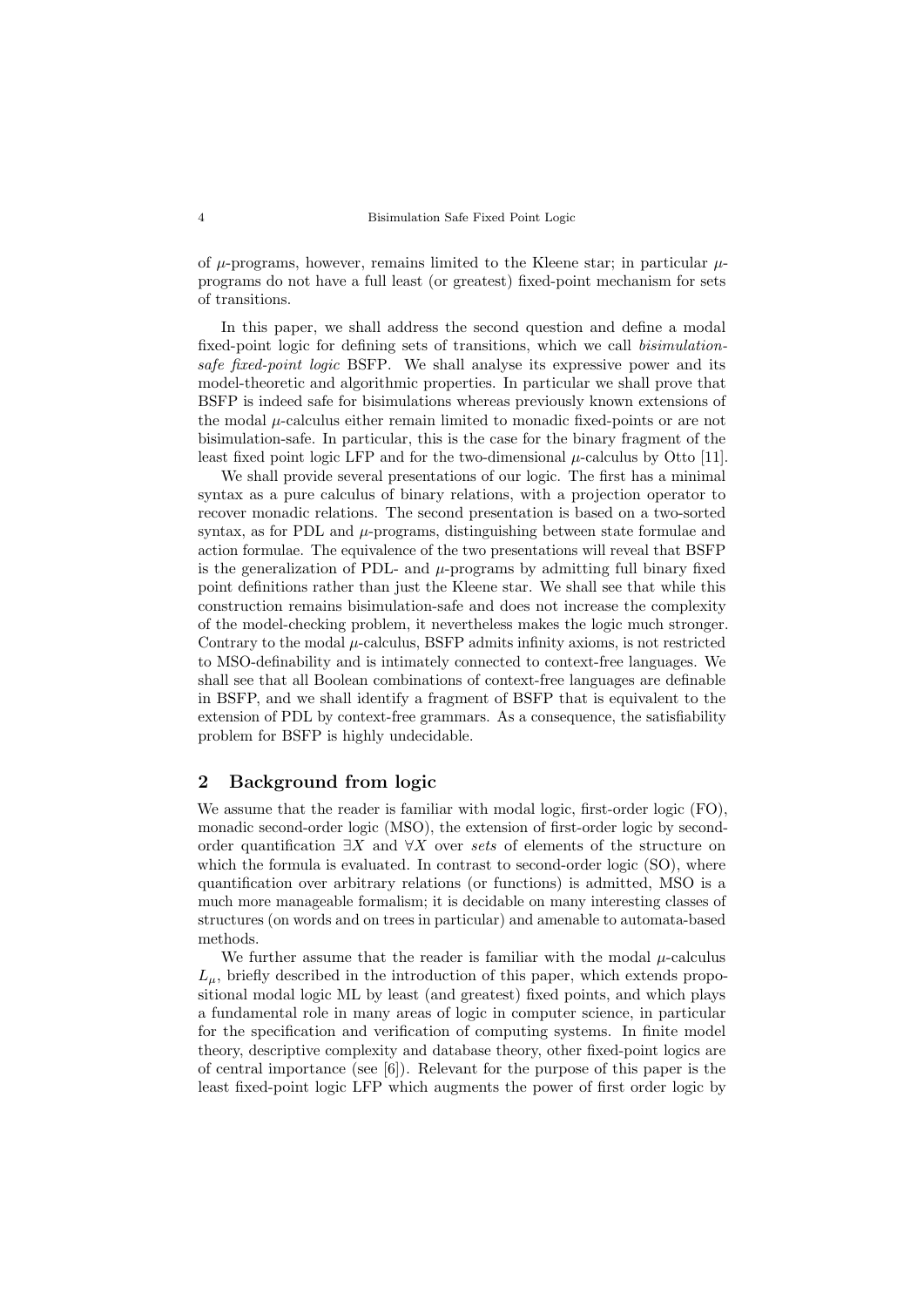least and greatest fixed points of definable relational operators and thus extends FO in a similar way as the  $\mu$ -calculus extends propositional modal logic. The bisimulation safe fixed point logic BSFP that we are studying in this paper lies between  $L_{\mu}$  and LFP. We will briefly recall some basic definitions for LFP here. For a more detailed account, we refer to [\[6\]](#page-14-8).

Every formula  $\psi(R,\overline{x})$ , where R is a relation symbol of arity k and  $\overline{x}$  is a tuple of k variables, defines, for any structure  $\mathfrak A$  of appropriate vocabulary, an update operator  $F: \mathcal{P}(A^k) \to \mathcal{P}(A^k)$  on the class of k-ary relations over the universe A of  $\mathfrak{A}$ , namely  $F: R \mapsto {\overline{a} : (\mathfrak{A}, R) \models \psi(R, \overline{a})}.$  If  $\psi$  is positive in R, that is, if every occurrence of  $R$  falls under an even number of negations, this operator is monotone in the sense that  $R \subseteq R'$  implies  $F(R) \subseteq F(R')$ . It is well known that every monotone operator has a least fixed point and a greatest fixed point, which can be defined as the intersection and union, respectively, of all fixed points, but which can also be constructed by transfinite induction.

LFP is defined by adding to the syntax of first order logic the following fixed point formation rule: If  $\psi(R,\overline{x})$  is a formula with a relational variable R occurring only positively and a tuple of first-order variables  $\bar{x}$ , and if  $\bar{t}$  is a tuple of terms (such that the lengths of  $\bar{x}$  and  $\bar{t}$  match the arity of R), then  $[\mathbf{Ifp} R\bar{x}.\psi](\bar{t})$  and  $[\mathbf{gfp} R\bar{x}.\psi](\bar{t})$  are also formulae, binding the occurrences of the variables R and  $\bar{x}$  in  $\psi$ .

The semantics of least fixed-point formulae in a structure  $\mathfrak{A}$ , providing interpretations for all free variables in the formula, is the following:  $\mathfrak{A} \models$ [If  $\widehat{P}R\overline{x}.\psi$ ]( $\overline{t}$ ) if  $\overline{t}^{\mathfrak{A}}$  belongs to the least fixed point of the update operator defined by  $\psi$  on  $\mathfrak{A}$ . Similarly for greatest fixed points.

Note that in formulae  $[\mathbf{Ifp} R\bar{x}.\psi](\bar{t})$  one may allow  $\psi$  to have other free variables besides  $\bar{x}$ .

The duality between least and greatest fixed point implies that for any  $\psi$ ,

$$
[\mathbf{gfp}\,R\overline{x}.\psi](\overline{t}) \equiv \neg[\mathbf{lfp}\,R\overline{x}.\neg\psi[R/\neg R]](\overline{t}).
$$

The *width* of an LFP-formula is the maximal number of free variables in its subformulae. Further, an LFP-formula is parameter-free if in all its fixed-point expressions  $[\mathbf{Ifp} R\overline{x} \cdot \varphi(R,\overline{x})](\overline{x})$  and  $[\mathbf{gfp} R\overline{x} \cdot \varphi(R,\overline{x})](\overline{x})$  the only free variables occurring in  $\varphi$  are those in  $\bar{x}$ . It is well-known that every LFP-formula can be translated into an equivalent one that is parameter-free, but this does, in general, increase the arity of the fixed-point variables and the width of the formulae.

Notice that any property of finite structures that is expressible by a fixed LFP-formula can be decided in polynomial time. In fact, on linearly ordered finite structures, precisely the polynomial-time decidable properties are LFPdefinable, but this is not true in the absence of a linear order (although certain P-complete problems, such as winning regions of reachability games, remain definable in LFP and even in the modal  $\mu$ -calculus). Indeed, it is a major open problem in finite model theory and descriptive complexity theory whether there exists an extension of LFP that precisely captures the polynomial-time properties of arbitrary (ordered or unordered) finite structures (see [\[6\]](#page-14-8)).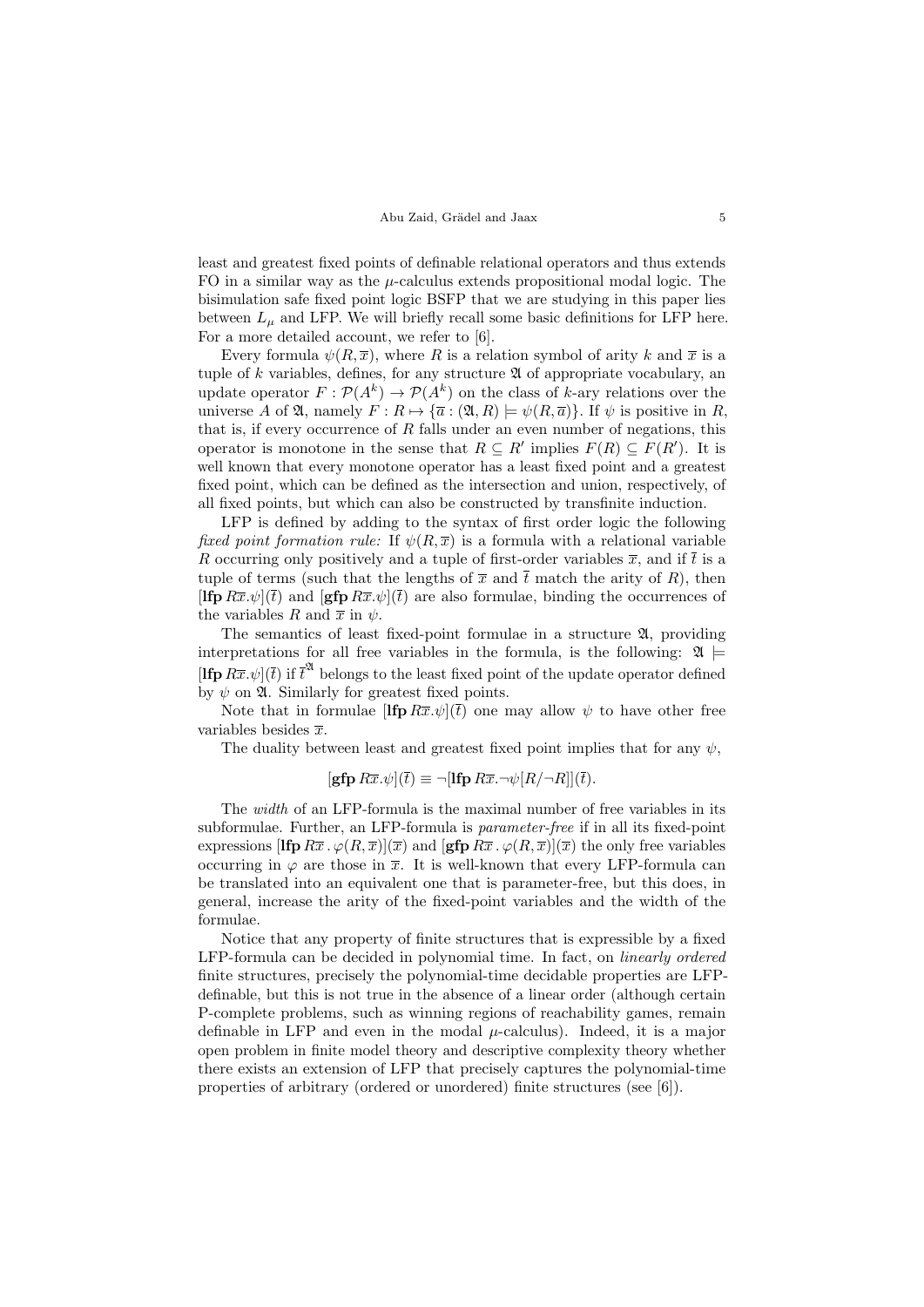Evaluation problems in logic, where the formula is not fixed, but part of the input, are more difficult to analyze. The model checking problem for a logic L is the problem to decide, given a formula  $\psi \in L$  and a finite structure K (with elements instantiating the free variables of  $\psi$ ) whether the formula is true in  $K$ . Concerning the complexity of the model-checking problem for LFP and its fragments the following is known (see [\[6,](#page-14-8) Chapter 3.3] for details and references).

- For LFP-formulae of unbounded width, model-checking is EXPTIME-complete.
- For LFP-formulae of bounded width that may contain parameters it is Pspace-complete.
- For parameter-free LFP-formulae of bounded width, as well as for the modal  $\mu$ -calculus, the model-checking problem is in UP  $\cap$  Co-UP and PTIME-hard. It is open whether it is solvable in polynomial time, and this is equivalent to the question whether winning regions of parity games are computable in polynomial time.

### 3 Bisimulation Safe Fixed Point Logic

In this section, we introduce several presentations of bisimulation safe fixed-point logic BSFP. We shall see that BSFP does not have the finite model property and that it is bisimulation invariant for state formulae and bisimulation safe for action formulae. This will also imply that BSFP is not contained in monadic second-order logic. Finally we will discuss simultaneous fixed points and present a normal form for BSFP.

We start by giving a minimal syntax for BSFP as a pure calculus of binary relations.

**Minimal syntax.** Let  $\tau$  be a vocabulary of monadic predicates  $P_i$  and binary action predicates  $E_a$ , and let  $Z_1, Z_2, \ldots$  be a collection of binary predicate variables. Formulae of BSFP in minimal syntax are build by the grammar

$$
\alpha ::= \bot \mid P_i? \mid Z_j \mid E_a \mid \alpha \cup \alpha \mid \sim \alpha \mid \alpha \circ \alpha \mid \mu Z_j.\alpha
$$

where, for formulae  $\mu Z_j \alpha$ , we require that every free occurrence of  $Z_j$  in  $\alpha$  is in the scope of an even number of ∼ symbols.

**Semantics.** Let  $\mathcal{T} = (V, (P_i^{\mathcal{T}})_i, (E_a^{\mathcal{T}})_a)$  be a transition system (which interprets all monadic predicates  $P_i$  by  $P_i^{\mathcal{T}} \subseteq V$ , all transitions relations  $E_a$  and all variables Z that occur free in  $\alpha$  as subsets of  $V \times V$  denoted by  $E_a^{\mathcal{T}}$  and  $Z^{\mathcal{T}}$ , respectively. When it is clear from the context, we will often omit the superscripts in the notation.) The extension  $\llbracket \alpha \rrbracket^{\mathcal{T}}$  of a formula  $\alpha$  in  $\mathcal{T}$  is defined<br>inductively by: inductively by:

- $\llbracket \perp \rrbracket$  $\tau := \varnothing$ .
- $[P_i]^{\mathcal{T}} := \{ (v, v) \in V^{\mathcal{T}} \times V^{\mathcal{T}} : v \in P_i^{\mathcal{T}} \}.$
- $\llbracket E_a \rrbracket^{\mathcal{T}} := E_a^{\mathcal{T}}$  for every  $a \in \text{ACT}$ .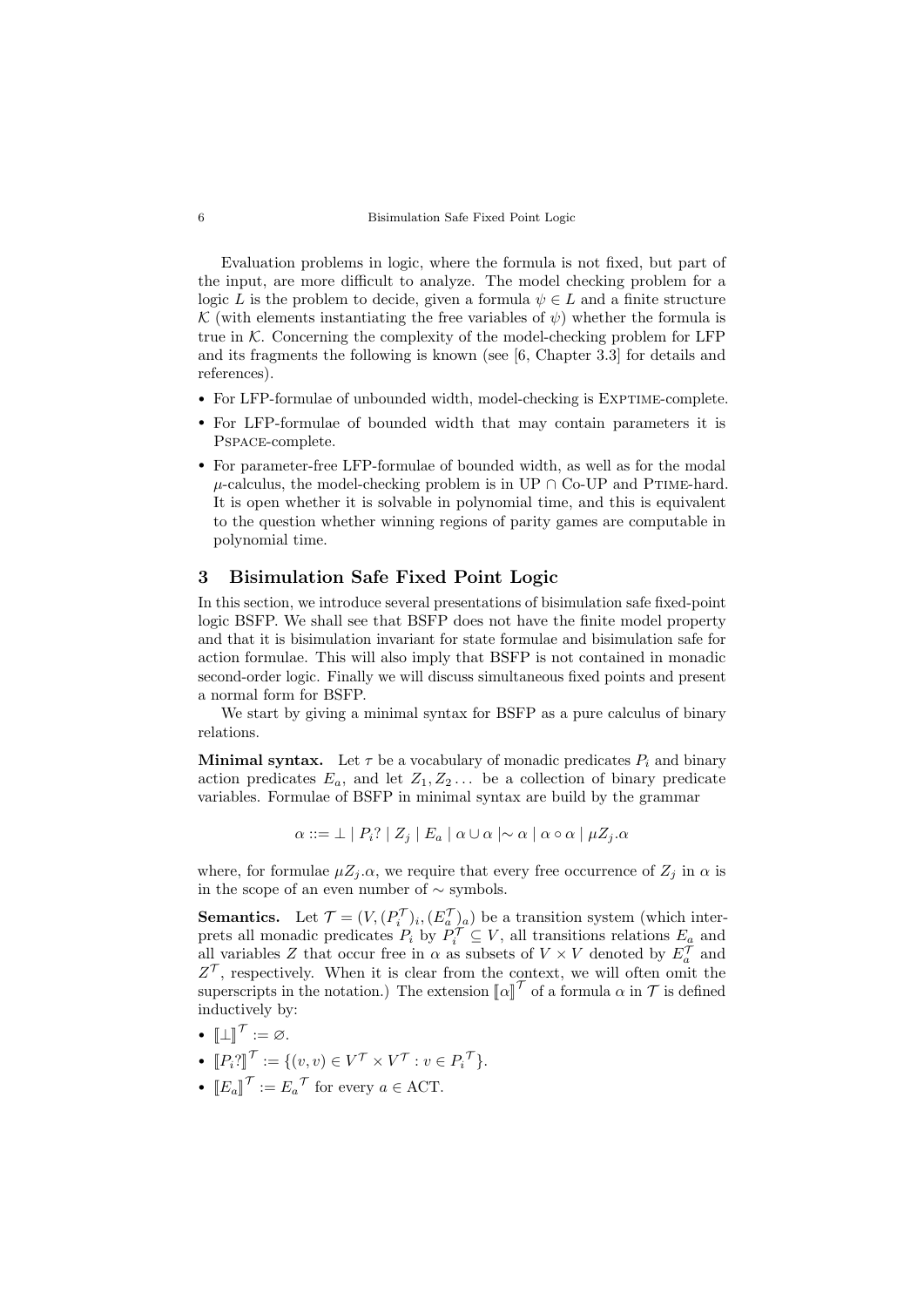### Abu Zaid, Grädel and Jaax 7

- $[\![\alpha_1 \cup \alpha_2]\!]^\mathcal{T} := [\![\alpha_1]\!]^\mathcal{T} \cup [\![\alpha_2]\!]^\mathcal{T}.$
- $[\![\alpha_1 \circ \alpha_2]\!]^\mathcal{T} := \{ (u, w) \in V^\mathcal{T} \times V^\mathcal{T} : \exists v (u, v) \in [\![\alpha_1]\!]^\mathcal{T} \wedge (v, w) \in [\![\alpha_2]\!]^\mathcal{T} \}.$
- $[\![ \sim \alpha ]\!]^\mathcal{T} := \{ (v,v) \in V^\mathcal{T} \times V^\mathcal{T} : \forall v' \, (v,v') \not\in [\![ \alpha ]\!]^\mathcal{T} \}.$
- The  $\mu$ -operator is a binary least-fixed-point operator:  $\llbracket \mu Z. \alpha \rrbracket^{\mathcal{T}} := \bigcap \left\{ R \subseteq V^{\mathcal{T}} \times V^{\mathcal{T}} : \llbracket \alpha \rrbracket^{\mathcal{T}[Z:=R]} \subseteq R \right\}$

Some simple but important definable relations are the diagonal  $D := \sim \bot$ and the projection to the first component, denoted  $\downarrow \alpha := \sim \alpha$ . By definition  $\llbracket \downarrow \alpha \rrbracket^{\mathcal{T}} = \{ (v, v) \in V^{\mathcal{T}} \times V^{\mathcal{T}} : \exists v'(v, v') \in [\llbracket \alpha \rrbracket^{\mathcal{T}} \}.$ 

We next present an extended syntax for BSFP which relates this logic to PDL and  $\mu$ -programs in the sense that it defines state formulae and action formulae by mutual induction. In fact BSFP can be seen as the extension of PDL by the possibility to form unary and binary fixed points.

**Two-sorted syntax.** For a set  $X_1, X_2, \ldots$  of monadic variables and a set  $Z_1Z_2,\ldots$  of binary variables, the state and action formulae are defined by

$$
\varphi ::= P_i | X_i | \varphi \vee \varphi | \neg \varphi | \langle \alpha \rangle \varphi | \mu X_i. \varphi
$$
  

$$
\alpha ::= D | \varnothing | E_a | Z_k | \alpha \circ \alpha | \alpha \cup \alpha | \varphi? | \mu Z_j. \alpha
$$

Again we require that for fixed-point formulae  $\mu X_i \varphi$  and  $\mu Z_j \alpha$ , every free occurrence of  $X_i$  or  $Z_j$  is the scope of an even number of  $\neg$  symbols.

**Semantics.** For state formulae the extension  $\llbracket \varphi \rrbracket^T$  is defined in the standard way, as for PDL and  $\mu$ -programs. For action formulae, the extensions are defined as in the minimal syntax. We use the expression  $\lbrack \alpha \rbrack \varphi$  as shorthand for  $\neg \langle \alpha \rangle \neg \varphi$ and  $\varphi \wedge \psi$  as a shorthand for  $\neg(\neg \varphi \vee \neg \psi)$ . As usual we write  $\mathcal{T}, v \models \varphi$  to denote that  $v \in [\![\varphi]\!]^\mathcal{T}$  and  $\mathcal{T}, (v, w) \models \alpha$  to denote that  $(v, w) \in [\![\alpha]\!]^\mathcal{T}$ .<br>It is not difficult to see that the two presentations of BSFL

It is not difficult to see that the two presentations of BSFP are equivalent.

<span id="page-6-0"></span>**Theorem 3.1** For every BSFP state formula  $\varphi$  in two-sorted syntax there is a formula  $\hat{\varphi}$  in minimal syntax such that  $\mathcal{T}, v \models \varphi \Leftrightarrow \mathcal{T}, (v, v) \models \downarrow \hat{\varphi}$  and for every action formula  $\alpha$  there is an equivalent formula  $\hat{\alpha}$  in minimal syntax.

**Proof.** The translations from  $\varphi$  to  $\hat{\varphi}$  and from  $\alpha$  to  $\hat{\alpha}$  leave the atomic predicates and variables invariant, but monadic variables  $X_i$  of  $\varphi$  and  $\alpha$  are considered as binary variables in  $\hat{\varphi}$  and  $\hat{\alpha}$ . We then inductively translate the formulae by the following rules:

- if  $\varphi = \varphi_1 \vee \varphi_2$ , we set  $\hat{\varphi} := \hat{\varphi}_1 \cup \hat{\varphi}_2$ ,
- if  $\varphi = \neg \varphi_1$ , we set  $\hat{\varphi} := \sim \hat{\varphi}_1$ ,
- if  $\varphi = \langle \alpha_1 \rangle \varphi_1$ , we set  $\hat{\varphi} := \hat{\alpha}_1 \circ \hat{\varphi}_1$ ,
- if  $\varphi = \mu X \cdot \varphi_1$ , we set  $\hat{\varphi} := \mu X \cdot \downarrow \hat{\varphi}_1$ .
- if  $\alpha = \alpha_1 \otimes \alpha_2$  with  $\otimes \in \{\circ, \cup\}$  simply set  $\hat{\alpha} := \hat{\alpha}_1 \otimes \hat{\alpha}_2$ ,
- if  $\alpha = \varphi_1$ ? set  $\hat{\alpha} := \downarrow \hat{\varphi}_1$ , and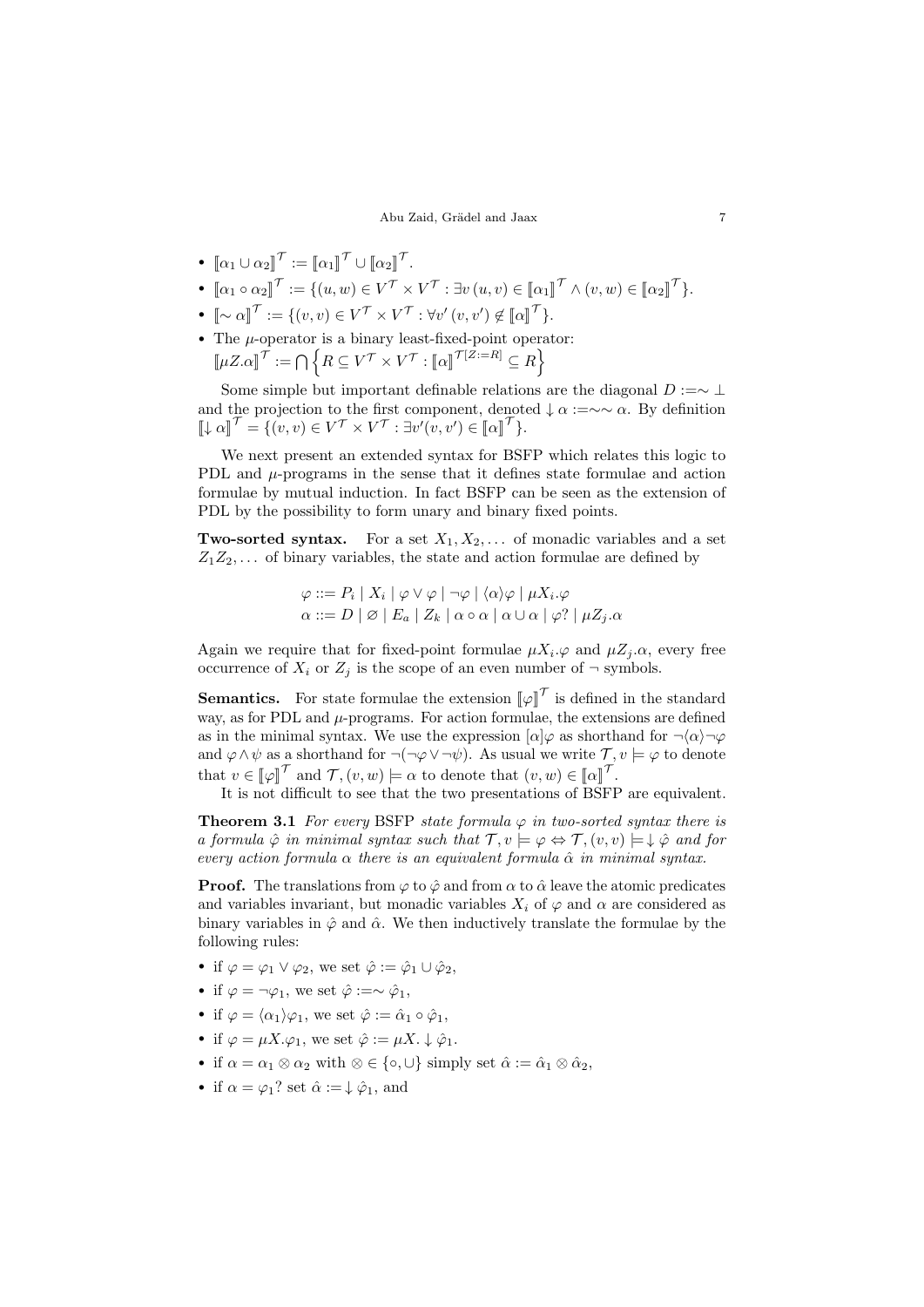<span id="page-7-0"></span>

• if  $\alpha = \mu Z.\alpha_1$  set  $\hat{\alpha} := \mu Z.\hat{\alpha}_1$ 

It is easily verified that this translation gives us a formula with the desired properties in minimal syntax.  $\Box$ 

- **Example 3.2** (i) The action formula  $\mu Z.(D \cup (Z \circ E_a))$  defines the set of pairs of states connected by a path of the form  $a^*$ .
- (ii) The action formula  $\mu Z.(D \cup (E_a \circ Z \circ E_b))$  defines the set of pairs of states connected by a path of the form  $a^n b^n$  for  $n \geq 0$ .

We generalize these examples to show that BSFP admits formulae that only have infinite models. We use a construction taken essentially from [\[8\]](#page-14-9) for PDLCFG, a logic that is in fact closely related to BSFP (see Sect. [5](#page-11-0) below).

<span id="page-7-1"></span>Theorem 3.3 BSFP does not have the finite model property.

**Proof.** For BSFP action formulae  $\alpha, \beta$  let  $\alpha^* := \mu Z.(D \cup Z \circ \alpha)$  and  $\alpha^{\Delta} \beta^{\Delta} :=$  $\mu Z. (D \cup \alpha \circ Z \circ \beta)$ . We claim that the formula

$$
\varphi = (P \wedge [E_a^*] \langle E_a \circ E_b^* \rangle P) \wedge [(E_a \cup E_b)^* \circ E_b \circ E_a] \bot
$$

$$
\wedge [E_a^* \circ E_a \circ E_a^{\Delta} E_b^{\Delta}] \neg P \wedge [E_a^{\Delta} E_b^{\Delta} \circ E_b] \bot
$$

is satisfiable but has no finite model. Consider the structure

$$
\mathcal{T} = (\{w \in \{a, b\}^* \mid w = a^n b^m \text{ with } n \ge m\}, E_a, E_b, P) \text{ with } E_a = \{(a^n, a^{n+1}) \mid n \ge 0\},
$$
  
\n
$$
E_b = \{(a^n b^m, a^n b^{m+1}) \mid n > m\} \text{ and }
$$
  
\n
$$
P = \{a^n b^n \mid n \ge 0\}.
$$

Obviously  $\mathcal T$  fulfils all conjuncts of  $\varphi$  from the node  $\varepsilon$  (c.f. Figure [1\)](#page-7-0), hence  $\mathcal{T}, \varepsilon \models \varphi$ . Now suppose  $\mathcal{T}', v \models \varphi$  for some finite transition system  $\mathcal{T}'$  over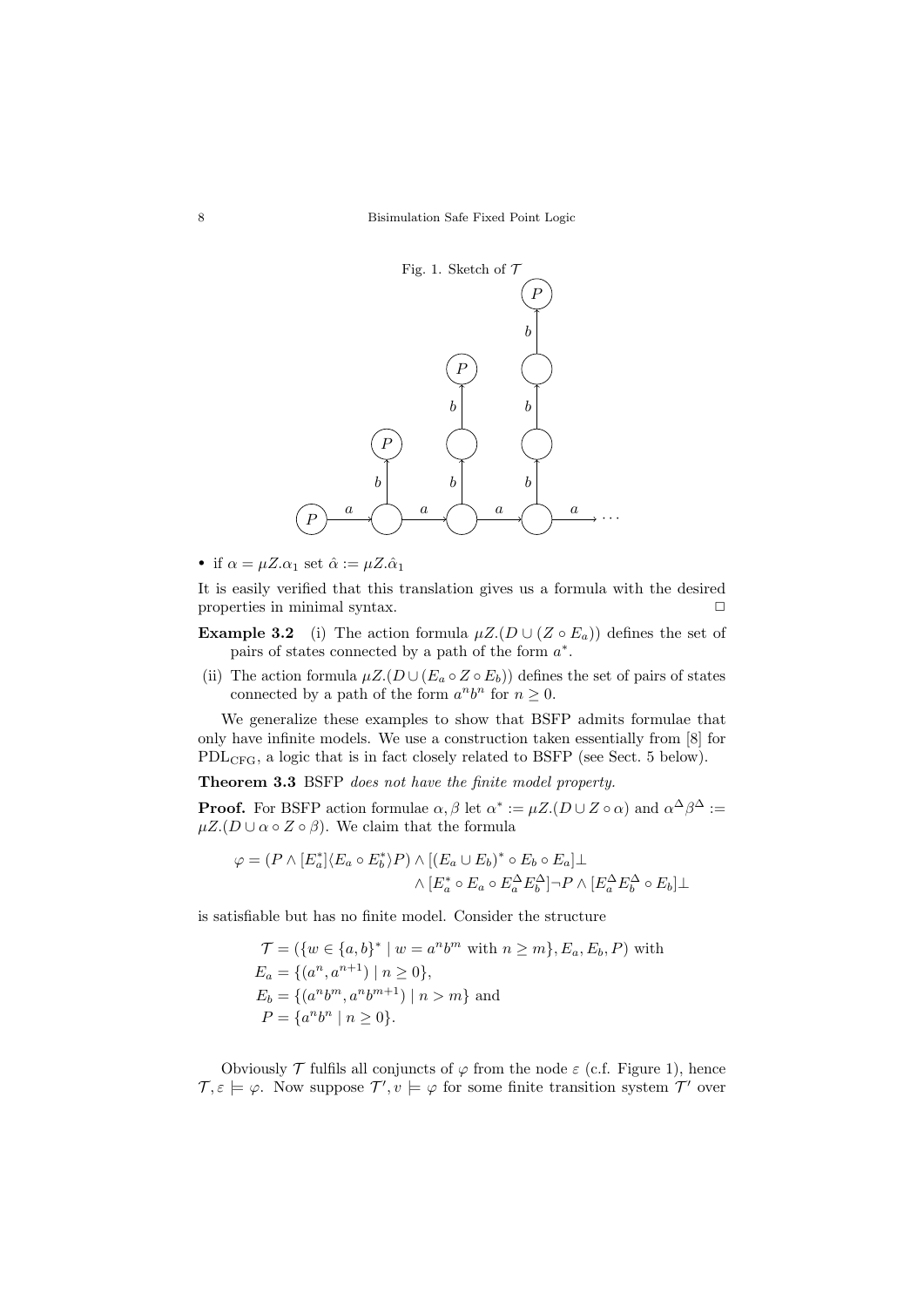the signature  $\{P, E_a, E_b\}$ . We can interpret  $\mathcal{T}'$  as a finite automaton with initial state v and accepting states  $P$ . The regular language  $L$  accepted by this automaton is determined by the labels of the paths connecting  $v$  to a state in P. Therefore, the second conjunct enforces that  $L \subseteq a^*b^*$  and the third and fourth conjunct enforce that  $L \subseteq \{a^n b^n \mid n \geq 0\}$ . Given the other parts of the formula, the first conjunct enforces that for every  $n \geq 0$   $a^n b^n \in L$ . Thus  $L = \{a^n b^n \mid n \ge 0\}$  which is not regular. A contradiction.

Corollary 3.4 BSFP is strictly more expressive than the modal  $\mu$ -calculus.

We are now ready to show that BSFP has the desired properties with respect to bisimulation.

Theorem 3.5 State formulae of BSFP are bisimulation invariant, and action formulae of BSFP are safe for bisimulation.

**Proof.** We have to prove that, for every bisimulation S between two transition systems  $\mathcal T$  and  $\mathcal T'$  with  $(v, v') \in S$ , it holds that

- (1)  $v$  and  $v'$  satisfy the same BSFP state formulae, and
- (2) whenever  $(v, w) \in [\![\alpha]\!]^\mathcal{T}$  for an action formula  $\alpha$ , then there exists a w' such that  $(w, w') \in S$  and  $(v', w') \in [\![\alpha]\!]^{\mathcal{T'}}$ .

By Theorem [3.1](#page-6-0) it suffices to establish (2) for formulae in minimal syntax. Claim (1) then also follows. Indeed, suppose that there is BSFP state formula  $\varphi$  such that  $\mathcal{T}, v \models \varphi$  but  $\mathcal{T}', v' \not\models \varphi$ . By Theorem [3.1](#page-6-0) there is a formula  $\varphi$ such that  $\mathcal{T}, (v, v) \models \downarrow \hat{\varphi}$  but  $\mathcal{T}', (v', v') \not\models \downarrow \hat{\varphi}$ . But then  $\downarrow \hat{\varphi}$  would be unsafe for bisimulation.

Apart from the least fixed-point operator  $\mu$ , every BSFP-operator has an analogous counterpart in PDL and PDL-operators are known to be safe for bisimulation. It thus suffices to show that if  $\alpha$  is safe for bisimulation, then so is  $\mu Z.\alpha$ . But this follows by a straightforward induction over the stages  $\alpha^{\eta}$  of the least fixed point induction defined by  $\alpha$ . Indeed, for all ordinals  $\eta$  and all transition systems  $\mathcal{T}, \mathcal{T}'$  it holds holds that if  $(v, w) \in [\![\alpha^n]\!]$ لا<br>أ  $\tau$ , then there exists a state  $w' \in V^{\mathcal{T}'}$  such that  $(v', w') \in S$  and  $(w, w') \in [\![\alpha^{\eta}$ l<br>I  $\tilde{\tau}'$ .

**Zero case:** For  $\eta = 0$  the claim is trivial.

**Successor case:** Let  $(v, w) \in [\![\varphi^{\eta+1}]\!]$ l<br>I  $\tau$ . Hence, by definition, we have that  $(v, w) \in [\![\varphi]\!]^{\mathcal{T}[X := [\![\varphi^\eta]\!]^{\mathcal{T}}]}$ . Applying the induction hypothesis, we obtain that there exists a  $w' \in V^{\mathcal{T}}$  with  $(v', w') \in S$  and  $(w, w') \in [\![\varphi]\!]^{\mathcal{T}'}^{\left[X;=\llbracket\varphi^\eta\rrbracket\right]}$  $\sigma$ <sup>'</sup>] which is, by definition, equivalent to  $(w, w') \in [\![ \varphi^{\eta+1}$ l<br>I  $\tau'$ .

**Limit case:** Let  $\lambda$  be a limit ordinal such that  $(v, v') \in [\varphi^{\lambda}]^{\mathcal{T}}$ . Thus we have that  $(v, v') \in [\![\varphi^n]\!]^\mathcal{T}$  for some  $\eta < \lambda$ . Applying the induction hypothesis, we detected that the induction of  $\mathbb{R}^n$ . obtain that there exists a  $w' \in V^{\mathcal{T}}'$  with  $(v', w') \in S$  and  $(w, w') \in [\varphi^n]$ l<br>I  $\tau$  and thus,  $(w, w') \in [\![\varphi^{\lambda}]\!]^{\mathcal{T}'}$ l<br>L . The contract of the contract of  $\Box$ 

Corollary 3.6 BSFP is not a fragment of MSO.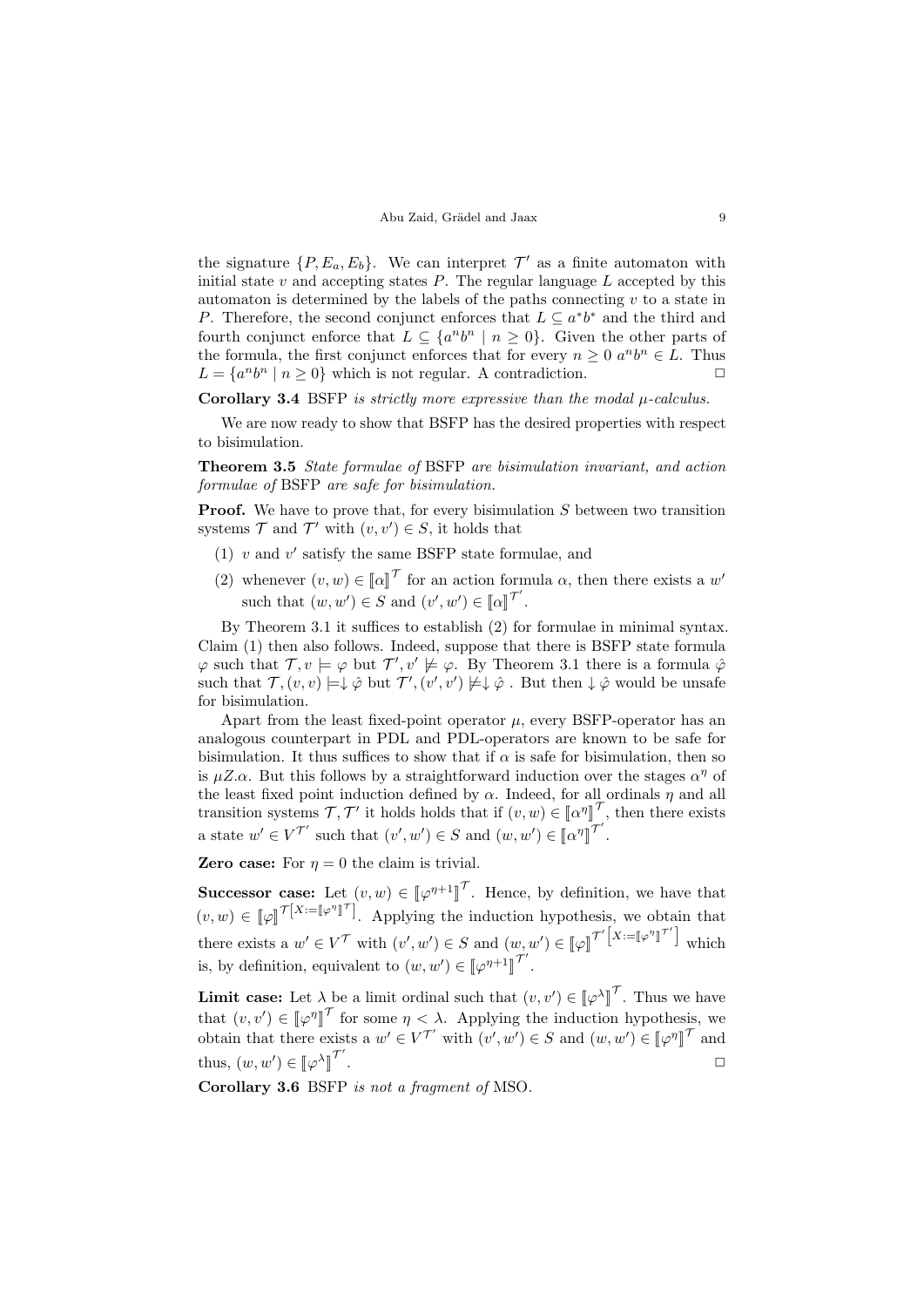Proof. Consider the infinity axiom in BSFP presented in the proof of Theorem [3.3.](#page-7-1) If it were equivalent to an MSO-formula it would, being bisimulation invariant, also be equivalent to a formula in  $L<sub>u</sub>$ . But this is impossible since  $L<sub>u</sub>$ has the finite model property.  $\Box$ 

**Simultaneous Fixed Points.** As for the  $\mu$ -calculus and other fixed-point logics one can generalize also BSFP to admit systems of simultaneous fixed points. These do not increase the expressive power but sometimes allow for more straightforward formalisations. Here one associates with any tuple  $\overline{\psi} =$  $(\psi_1, \ldots, \psi_k)$  of formulae  $\psi_i(X) = \psi_i(X_1, \ldots, X_k)$ , in which all occurrences of all  $X_i$  are positive, a new formula  $\varphi = \mu \overline{X} \cdot \overline{\psi}$ . The semantics of  $\varphi$  is induced by the least fixed point of the monotone operator  $\psi^{\mathcal{T}}$  mapping  $\overline{X}$  to  $\overline{X}'$  where  $X_i' = \llbracket \psi_i \rrbracket^{(\mathcal{T}, X)}$ . More precisely,  $\mathcal{K}, (v, w) \models \varphi$  iff  $(v, w)$  is an element of the first component of the loss fixed point of the above operator. It is known first component of the least fixed point of the above operator. It is known that simultaneous least fixed points can be eliminated in favour of nested individual fixed points by the so-called Békic principle (see e.g.  $[1, \text{page 27}]$ ). Indeed,  $\mu XY$ .  $[\psi(X, Y), \varphi(X, Y)]$  is equivalent to  $\mu X.\psi(X, \mu Y.\varphi(X, Y))$ , and this equivalence generalizes to larger systems in the obvious way.

On this basis, we now introduce a normal form for BSFP action formulae which will be helpful when we investigate the expressive power of BSFP.

**Definition 3.7** A action formula  $\alpha$  is in normal form if  $\alpha = \mu Z(\alpha_{Z_1}, \dots, \alpha_{Z_k})$ with  $\alpha_{Z_\ell} = \bigcup_i \beta_i$  and  $\beta_i = \gamma_{i1} \circ \cdots \circ \gamma_{in_i}$  where  $\gamma_{ij}$  is either a binary predicate (or binary predicate variable) or  $\varphi$ ?.

<span id="page-9-0"></span>**Lemma 3.8** For every BSFP action formula  $\alpha$  there is an equivalent formula  $\hat{\alpha}$  in normal form.

**Proof.** Let  $\alpha$  be a action formula. We obtain  $\hat{\alpha}$  by the following procedure: By applying the Békic principle we get that  $\alpha \equiv \mu Z(\alpha_{Z_1}, \ldots, \alpha_{Z_k})$  where the  $\alpha_{Z_i}$  are  $\cup$ ,  $\circ$  combinations formed from binary predicate symbols (and variables) and tests. Such an  $\alpha_{Z_\ell}$  can be transformed into the form  $\bigcup_i (\beta_{i1} \circ \cdots \circ \beta_{in_i})$  by the equivalences  $\alpha \circ (\beta \cup \gamma) \equiv \alpha \circ \beta \cup \alpha \circ \gamma$  and  $(\alpha \cup \beta) \circ \gamma \equiv \alpha \circ \gamma \cup \beta \circ \gamma$ .  $\Box$ 

## 4 Relationship with other fixed-point logics and model-checking

Clearly bisimulation safe fixed-point logic BSFP extends the modal  $\mu$ -calculus  $L_u$  and can be embedded into the least fixed-point logic LFP, in short  $L_u \leq$  $BSFP \le LFP$ . Hence every property expressible in BSFP can be checked in polynomial time, and there exist P-complete properties that are definable in BSFP. Modal fixed-point logics with a similar status are the  $k$ -dimensional  $\mu$ -calculi  $L^k_\mu$  by Martin Otto [\[11\]](#page-14-7), for any  $k \geq 1$ . We investigate the relationship with these other fixed-point logics more closely.

It is known that formulae of the  $\mu$ -calculus can be translated into parameterfree LFP-formulae of width two. We observe that there is similar embedding of BSFP into LFP which, however, produces formulae of width three.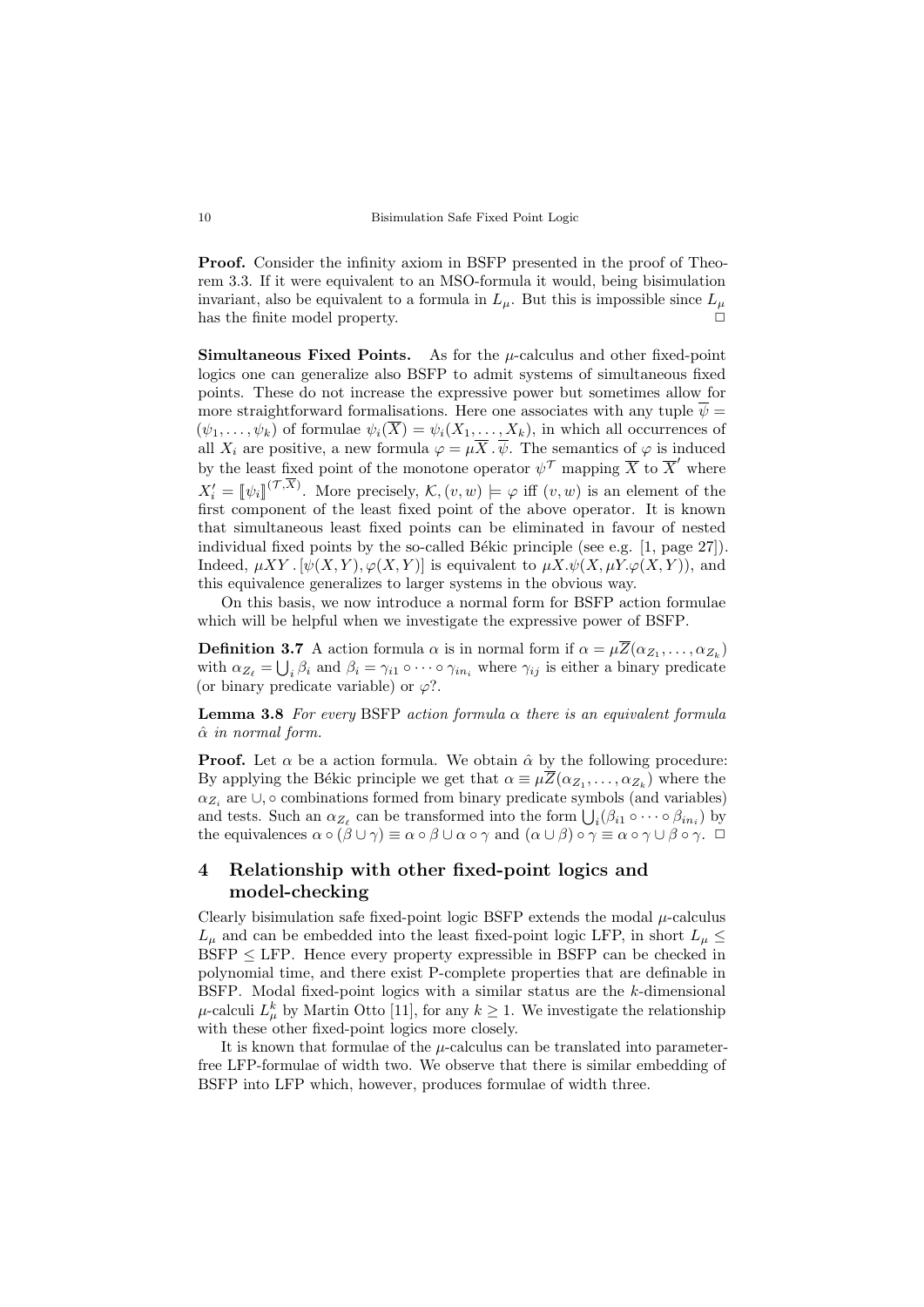Proposition 4.1 There is a linear translation mapping every BSFP-formula  $\varphi$  to an equivalent LFP-formula  $\varphi^{\#}(x,y)$  which is parameter-free and of width at most three.

The translation is straightforward; it maps  $P_i$  to  $x = y \wedge P_i y$  and  $\sim \varphi$  to  $x = y \wedge \neg \exists y : \varphi^{\#}(x, y)$ , translates  $\vee$  and least fixed-points literally, and only needs to introduce a third variable for expressing composition:  $(\varphi \circ \psi)^\#(x, y) :=$  $\exists z (\varphi^{\#}(x,z) \wedge \psi^{\#}(z,y))$ 

**Corollary 4.2** The model-checking problem for BSFP is in  $UP \cap Co$ -UP and Ptime-hard. It is polynomial time equivalent to the model-checking problem of the modal µ-calculus.

We next consider the relationship of BSFP with the logic  $L^2_\mu$  from [\[11\]](#page-14-7) which is also a modal fixed-point calculus of binary relations. On transition systems  $\mathcal T$  with universe V and a vocabulary of monadic relations  $P_i$  and, for simplicity, just one binary relation E, the k-dimensional  $\mu$ -calculus  $L^k_\mu$  is defined by taking the usual  $\mu$ -calculus  $L_{\mu}$  on an expanded system  $\mathcal{T}^k$  with universe  $V^k$  monadic relations  $P_{ij}$  and binary relations  $E_j$ , for  $j = 1, ..., k$  and additional binary relations  $E_{\sigma}$ , for every substitution  $\sigma : \{1, \ldots, k\} \to \{1, \ldots, k\}$ . The relations  $P_{ij}$  and  $E_j$  on  $V^k$  are given by  $P_i$  and  $E$  on the j<sup>th</sup> component and the relations  $E_{\sigma}$  contain the transitions from  $(v_1, \ldots, v_k)$  to  $(v_{\sigma(1)}, \ldots, v_{\sigma(k)})$ . The meaning of an  $L^k_\mu$ -formula  $\psi$  on  $\mathcal T$  is given as the k-ary relation of all tuples  $\overline{v}$  such that  $\mathcal{T}^k, \overline{v} \models \psi$  (in the sense of  $L_\mu$ ).

A typical relation expressible in  $L^2_\mu$  is bisimilarity. Two nodes  $v_1, v_2$  are bisimilar in  $\mathcal T$  if  $\mathcal T, v_1, v_2 \models \nu Z.(\bigwedge_i (P_{i1} \leftrightarrow P_{i2}) \wedge [1]\langle 2\rangle Z \wedge [2]\langle 1\rangle Z).$ 

Martin Otto proved that the multi-dimensional  $\mu$ -calculus  $L^{\omega}_{\mu} = \bigcup_{k \in \omega} L^k_{\mu}$ captures precisely the bisimulation-invariant fragment of polynomial time. Given that BSFP and  $L^2_\mu$  both are fixed-point calculi that extend the modal  $\mu$ -calculus to binary relations while respecting bisimulation in some sense, the question arises of how the expressive power of  $L^2_\mu$  and BSFP compare. A closer look reveals that the two logics respect bisimulations in a rather different sense. First of all we observe that  $L^2_\mu$  is closed under all Boolean operations and can therefore not be bisimulation safe. For instance, the formula that defines bisimilarity of two nodes in a given transition system is clearly not safe for bisimulation. On the other side  $L^2_\mu$  is *component-wise invariant under bisimulations*: For any two pairs  $v, w \in \mathcal{T}$  and  $v', w' \in \mathcal{T}'$  such that v and v' but also w and w' are bisimilar, and any formula  $\psi \in L^2_\mu$  it follows that  $\mathcal{T}, v, w \models \psi$  if, and only if  $\mathcal{T}', v', w' \models \psi$  (see [\[11\]](#page-14-7)). However, there are quite simple BSFP-formulae, such as for instance the diagonal D, that violate this component-wise bisimulation invariance.

**Proposition 4.3** Concerning expressive power, the two logics BSFP and  $L^2_{\mu}$ are incomparable.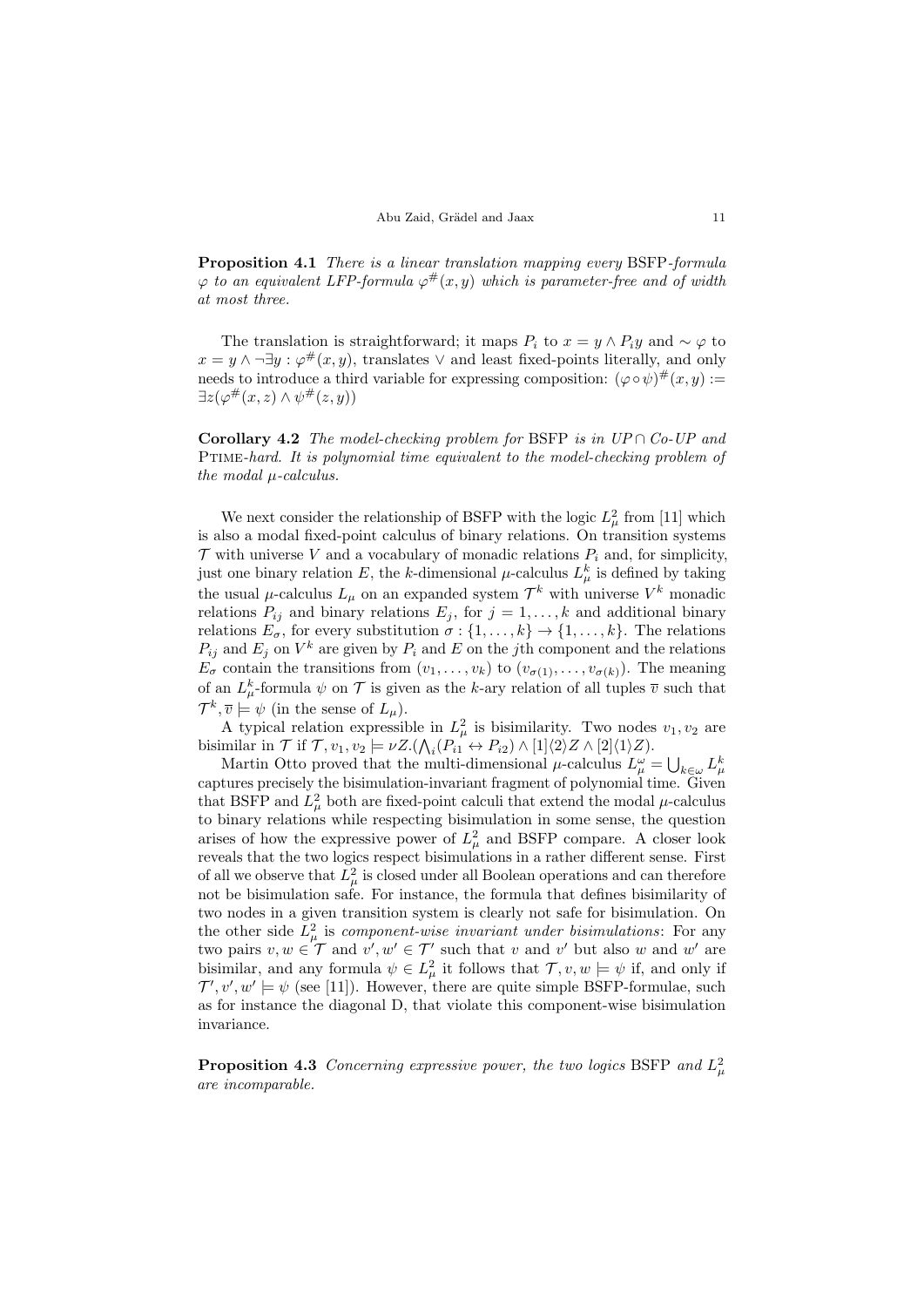## <span id="page-11-0"></span>5 Flat BSFP

In this section we define the flat fragment of BSFP and show that it is equivalent to  $PDL<sub>CFG</sub>$ , the extension of PDL by context-free grammars. We first recall the definition of  $PDL_{CFG}$  from [\[8\]](#page-14-9) which extends the definition of PDL by a more powerful construction for programs: The set of programs of PDL<sub>CFG</sub> consists of all context-free grammars  $\alpha$  whose terminals are atomic actions and test formulae. Such a grammar defines a language  $L(\alpha) \subseteq (A \cup \{\varphi_1?,\ldots,\varphi_n? \})^*$ . The binary relation, defined by  $\alpha$  on a transition system  $\mathcal T$  is the set of pairs  $(u, v)$  such that there is path from u to v in  $\mathcal{T}$  (expanded by  $[\varphi_1?][\mathcal{T}, \ldots, [\varphi_n?][\mathcal{T}]$ )<br>labelled by a word in  $I(x)$ . PDI see is known to be much more powerful than labelled by a word in  $L(\alpha)$ . PDL<sub>CFG</sub> is known to be much more powerful than PDL. For details, see [\[8\]](#page-14-9). We next define Flat BSFP.

Definition 5.1 Flat BSFP is the fragment of all BSFP formulae formed by the following rules:

$$
\varphi ::= P_i | \neg \varphi | \varphi \lor \varphi | \langle \alpha \rangle \varphi
$$

$$
\alpha ::= E_a | Z_i | \alpha \circ \alpha | \alpha \cup \alpha | \varphi? | \mu Z_i.\alpha
$$

For tests  $\varphi$ ? we additionally demand that  $\varphi$  is closed, which means  $\varphi$  does not contain any free variables.

### <span id="page-11-1"></span>Theorem 5.2 Flat BSFP  $\equiv$  PDL<sub>CFG</sub>

**Proof.** Since the building rules for state formulae of flat BSFP and  $PDL_{CFG}$ coincide, we only need to show how to translate action formulae. First we show how to translate  $PDL<sub>CFG</sub>$  programs into BSFP action formulae. We need to show that for every set  $\{\varphi_1,\ldots,\varphi_n\} \subseteq \text{PDL}_{\text{CFG}}$  and every context-free language L over the alphabet  $A\cup{\varphi_1}^2,\ldots,\varphi_n^2$  the global relation defined by L is definable by a flat BSFP action formula. Let  $G$  be a context-free grammar with nonterminals  $\Gamma = \{Z_1, \ldots, Z_n\}$ , terminals  $\Sigma = A \cup \{\varphi_1, \ldots, \varphi_n\}$  and start-symbol  $Z_1$ . We may assume that we have already constructed BSFP formulae  $\hat{\varphi}_1, \ldots, \hat{\varphi}_n$ such that  $\hat{\varphi}_i$  is equivalent to  $\varphi_i$ . With every string  $s = s_0 s_1 \cdots s_j \in (\Sigma \cup \Gamma)^*$  we associate the BSFP-formula  $\alpha(s) := \alpha(s_0) \circ \alpha(s_1) \circ \ldots \circ \alpha(s_j)$  where  $\alpha(s_k) = s_k$ , if  $s_k \in \Gamma$ ,  $\alpha(s_k) = E_{s_k}$  for  $s_k \in A$  and  $\alpha(s_k) = \hat{\varphi}_i$ ? for  $s_k = \varphi_i$ ?. For instance  $\alpha(aZ\varphi_1?Z) = E_a \circ Z \circ \hat{\varphi}_1? \circ Z$ . Furthermore, with every production-rule

$$
Z_i \longrightarrow A_1 | A_2 | \dots | A_k \text{ with } A_j \in (\Sigma \cup \Gamma)^*
$$

we associate a BSFP action formula  $\alpha_{Z_i} := \bigcup_{1 \leq j \leq k} \alpha(A_j)$ , and claim that  $\alpha = \mu \overline{Z}.(\alpha_{Z_1}, \ldots, \alpha_{Z_n})$  defines the same relation as G. To see this one recalls that  $L(G)$  is the simultaneous least fixed-point, projected on the start symbol  $Z_1$  of the system of equations defined by the production rules of  $G$  [\[2\]](#page-14-11). For a given transition system  $\mathcal{T}$  let  $(Z_1^n, \ldots, Z_n^n)$  denote the  $\eta$ -fold approximation of the least fixed point of the formulae  $(\alpha_{Z_1}, \ldots, \alpha_{Z_n})$  over  $\mathcal T$  and  $(X_1^{\eta}, \ldots, X_n^{\eta})$ be the  $\eta$ -fold approximation of the fixed point of the operator associated with the grammar G. One can show via induction that for all ordinals  $\eta$  we have  $(u, v) \in Z_{\ell}^{\eta}$  if, and only if there is a path from u to v labelled by a word in  $X_{\ell}^{\eta}$ .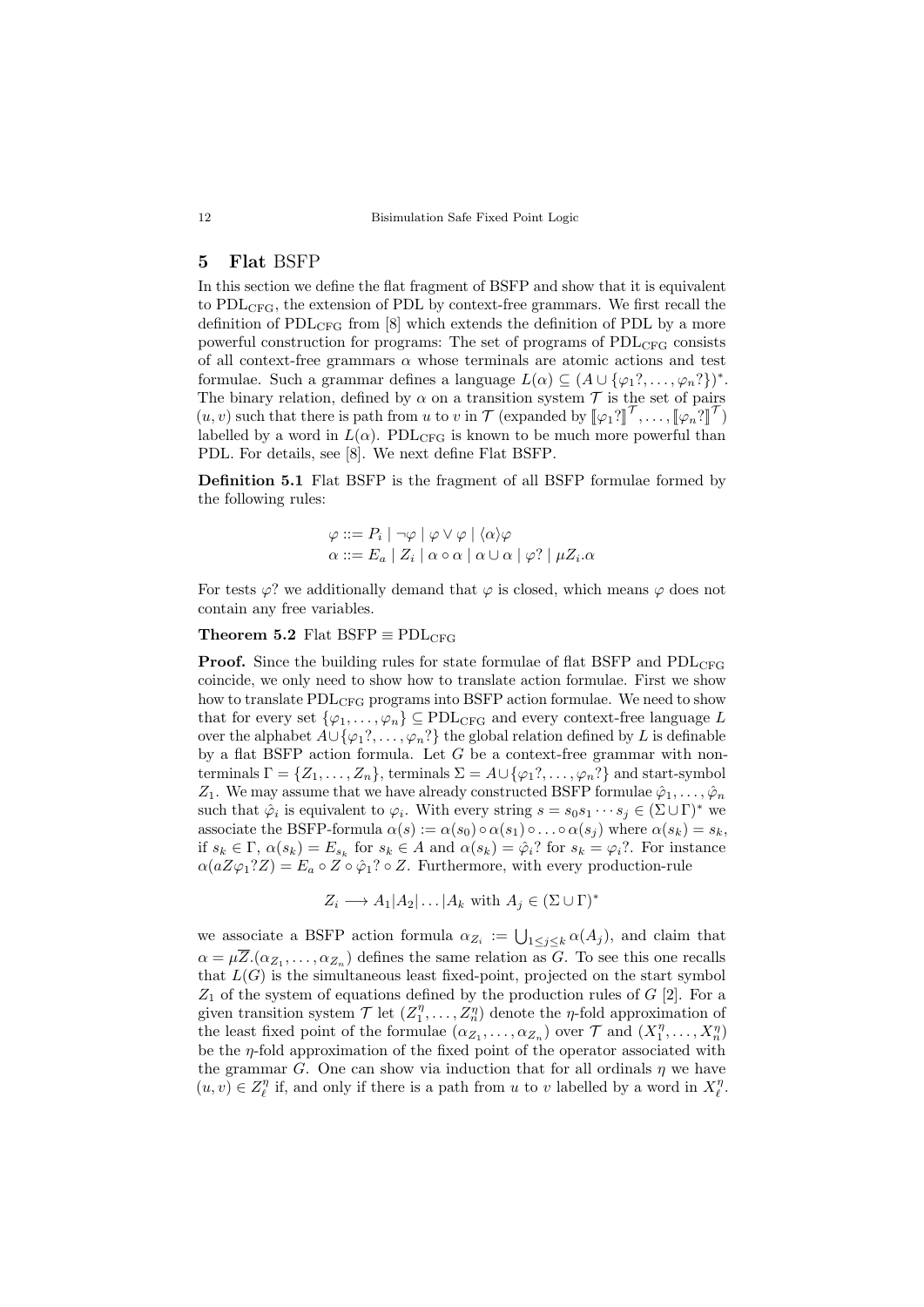#### Abu Zaid, Grädel and Jaax 13

For the other direction, it suffices to find for every flat action formula  $\alpha$  a context-free grammar  $G_{\alpha}$  over atomic actions and PDL<sub>CFG</sub> tests that defines the same relation as  $\alpha$ . By Lemma [3.8](#page-9-0) we have that  $\alpha \equiv \mu \overline{Z}(\alpha_{Z_1}, \ldots, \alpha_{Z_k})$ with  $\alpha_{Z_\ell} = \bigcup_i \beta_i$ . Every  $\beta_i$  is a composition of atomic formulae and tests  $\beta_i = \beta_{i1} \circ \cdots \circ \beta_{in_i}$ . We assign to each such composition a word  $w(\beta_i) =$  $w(\beta_{i1})w(\beta_{i2})\dots w(\beta_{in_i})$ . Here we set  $w(E_a) = a, w(Z_i) = Z_i$  and  $w(\vartheta_i) = \hat{\vartheta}$ ? where  $\hat{\theta}$  is an PDL<sub>CFG</sub> formula equivalent to  $\theta$  (which exists by the induction hypothesis). For every  $\alpha_{Z_\ell} = \bigcup_{1 \leq i \leq n_\ell} \beta_i$  we add the production rule

$$
Z_{\ell} \longrightarrow w(\beta_1)| \dots |w(\beta_{n_{\ell}}).
$$

Again by an induction over the stages of the fixed point iteration one shows that for every transition system  $\mathcal T$  and every pair of nodes  $(u, v)$  we have that  $\mathcal{T}, (u, v) \models \alpha$  if, and only if, there is a path from u to v labelled by a word in  $L(G_\alpha)$ .

We therefore know that  $PDL_{CFG} \leq BSFP$  and even  $PDL_{CFG} \leq BSFP$  since it is known that  $PDL_{CFG}$  is incomparable to the modal  $\mu$ -calculus, which is a fragment of BSFP. The satisfiability problem for PDL<sub>CFG</sub> is known to be  $\Sigma_1^1$ -complete [\[8\]](#page-14-9).

## **Corollary 5.3** The satisfiability problem for BSFP is  $\Sigma_1^1$ -hard.

The precise complexity level of Sat(BSFP) remains open. It is known that the satisfiability problem for LFP is in the stronger class  $\Sigma_1^2$  [\[4\]](#page-14-12), and we do not know whether satisfiablity for BSFP is as hard as for LFP, or  $\Sigma_1^1$ -complete.

We quickly turn our attention to another fragment of BSFP. A BSFP action formula is test-free if it does not contain any test  $\varphi$ ?. Obviously every test-free action formula is flat. An inspection of the proof of Theorem [5.2](#page-11-1) reveals that every test-free action formula can be translated into a context-free grammar over terminals in  $A$  (i.e. without tests) and vice versa. Hence we obtain the following result for test-free action formulae.

<span id="page-12-0"></span>Corollary 5.4 A global binary relation  $R$  is definable by a test-free BSFP action formula if, and only if there is a context-free language  $L \subseteq A^*$  such that for all transition systems  $\mathcal T$  it holds that  $(u, v) \in R^{\mathcal T}$  iff there is a path from u to v that is labelled by some word in L.

## 6 Definability of Languages

An important aspect of the expressive power of a logic is the question which classes of languages it can define. There are several possibilities to model the specification of a language by a BSFP formula. The standard way is to identify words with certain structures and associate with a BSFP-formula the language of all words such that the corresponding word structure is a model of the formula. With a finite word  $w = w_0 w_2 ... w_{n-1} \in \Sigma^n$  of length  $n \geq 0$  we may associate the (unlabelled) transition system  $\mathcal{T}(w) := (\{0, \ldots, n\}, (E_a)_{a \in \Sigma})$  where  $(i, j) \in E_a$ iff  $j = i + 1$  and  $w_i = a$ . A BSFP state formula  $\varphi$  then defines the language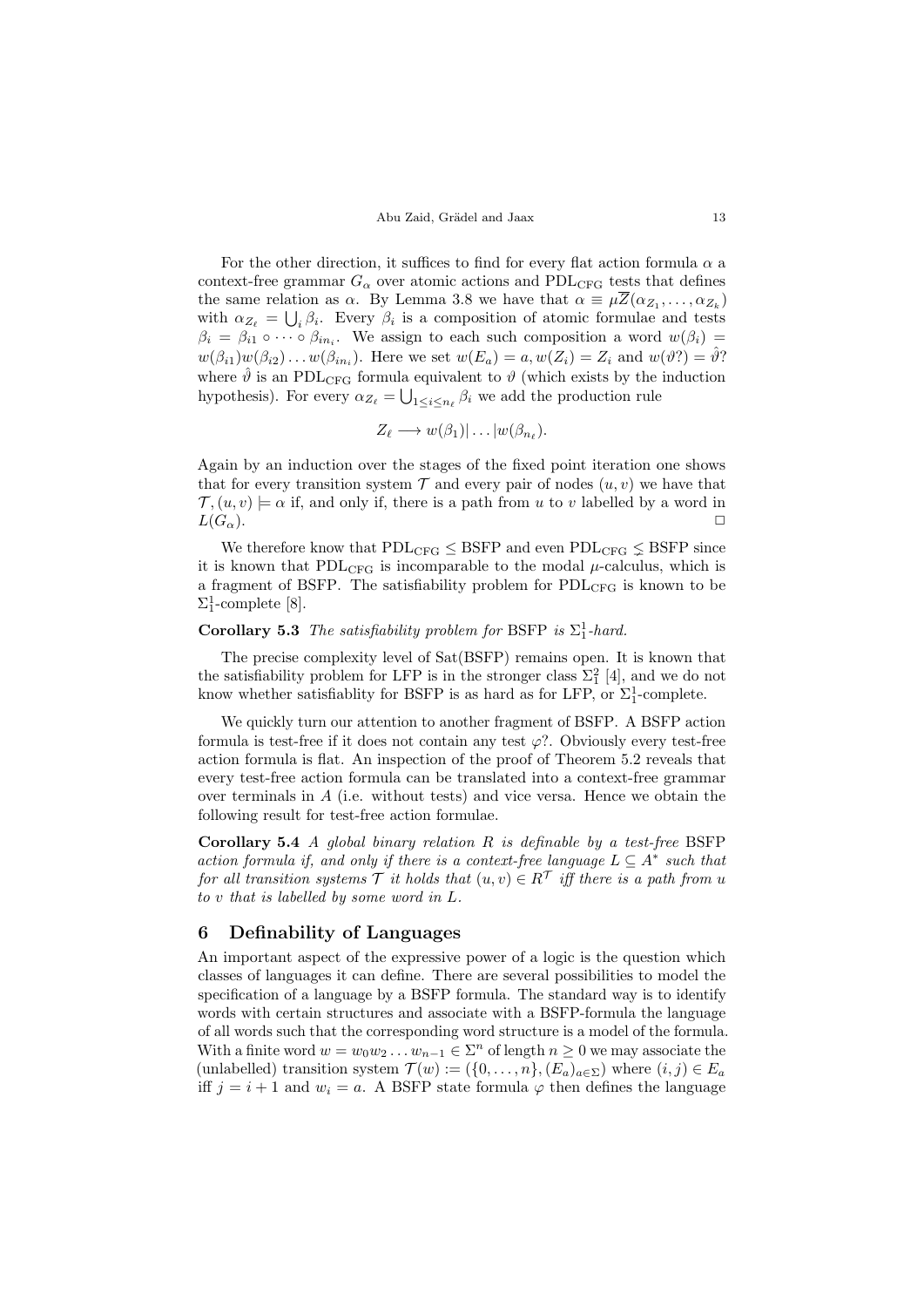$L(\varphi) := \{w \in \Sigma^* : \mathcal{T}(w), 0 \models \varphi\}.$  It is also possible to specify a language by an action formula  $\alpha$ , by defining  $L(\alpha) := \{ w \in \Sigma^* : \mathcal{T}(w), (0, |w|) \models \alpha \}.$  It is not hard to see that these two definitions capture the same class of languages.

**Lemma 6.1** A language  $L \subseteq \Sigma^*$  is definable by a BSFP state formula iff it is definable by a BSFP action formula.

**Proof.** Let  $\varphi$  be a BSFP formula over the signature  $\tau = \{E_a \mid a \in \Sigma\}$ . Consider the action formula  $\alpha = \mu Z.(\varphi? \cup Z \circ E)$  where E is shorthand for  $\bigcup_{a \in \Sigma} E_a$ . Obviously for a word  $w$  we have

$$
\llbracket \alpha \rrbracket^{\mathcal{T}(w)} = \{ (i,j) \mid 0 \le i \le j \le |w| \text{ and } \mathcal{T}(w), i \models \varphi \}
$$

and therefore  $\mathcal{T}(w),(0,|w|) \models \alpha$  iff  $\mathcal{T}(w), 0 \models \varphi$ .

Now consider an action formula  $\alpha$  over  $\tau$ . For  $\varphi = \langle \alpha \rangle[E] \bot$  we have by definition that  $\mathcal{T}(w), 0 \models \varphi$  iff there is a j such that  $(0, j) \in [\![\alpha]\!]^{\mathcal{T}(w)}$  and j has no successor in  $\mathcal{T}(w)$  which means  $j = |w|$ .

While the modal  $\mu$ -calculus and PDL have on words the same expressive power as MSO and therefore capture exactly the regular languages, from Corollary [5.4](#page-12-0) we know that even the test-free BSFP formulae capture a much richer class of languages.

Corollary 6.2 A language  $L \subseteq \Sigma^*$  is context-free if, and only if, it is definable by a test-free BSFP action formula. As a consequence, every Boolean combination of context-free languages is BSFP-definable.

Example 6.3 For the context-free languages

$$
L_1 = \{a^n b^n c^m \mid n, m \in \mathbb{N}\} \text{ and } L_2 = \{a^m b^n c^n \mid n, m \in \mathbb{N}\}\
$$

let  $\varphi_{L_1}, \varphi_{L_2}$  be BSFP formulae that define the respective languages. Then  $\varphi_{L_1} \wedge \varphi_{L_2}$  defines the context-sensitive language  $\{a^n b^n c^n \mid n \in \mathbb{N}\}.$ 

We remark that the way we associated structures with words differs slightly from the way this is usually done when one proves that MSO or  $L_{\mu}$  capture exactly the regular languages. There one associates with every word  $w$  the structure  $\mathcal{T}'(w) = (\{0, ..., |w| - 1\}, (P_a)_{a \in \Sigma}, E)$  with  $P_a = \{i \mid w_i = a\}$  and  $E = \{(i, i + 1) | 0 \le i \le |w| - 2\}$ . However, it is not hard to see that on this class of structures BSFP is not less expressive.

**Lemma 6.4** For every BSFP action formula  $\alpha$  there is a formula  $\hat{\alpha}$  such that

$$
\mathcal{T}(w), (0, |w|) \models \alpha \Leftrightarrow \mathcal{T}'(w), (0, |w|) \models \hat{\alpha}.
$$

**Proof.** From  $\alpha$  construct  $\hat{\alpha}$  in the following way: first replace every sub-formula  $E_a$  by  $P_a$ ? and then replace every formula of the form  $\alpha_1 \circ \alpha_2$  by  $\alpha_1 \circ E \circ \alpha_2$ .

A different approach for defining a language with BSFP is to consider the structure  $\mathcal{T}_{\Sigma^*} = (\Sigma^*, (E_a)_{a \in \Sigma})$  with  $E_a^{\mathcal{T}_{\Sigma^*}} = \{(w, wa) \mid w \in \Sigma^*\}.$  We say a BSFP formula  $\alpha$  defines a language L in  $\mathcal{T}_{\Sigma^*}$  if  $L = \{w \in \Sigma^* \mid \mathcal{T}_{\Sigma^*}, (\varepsilon, w) \models \alpha\}$